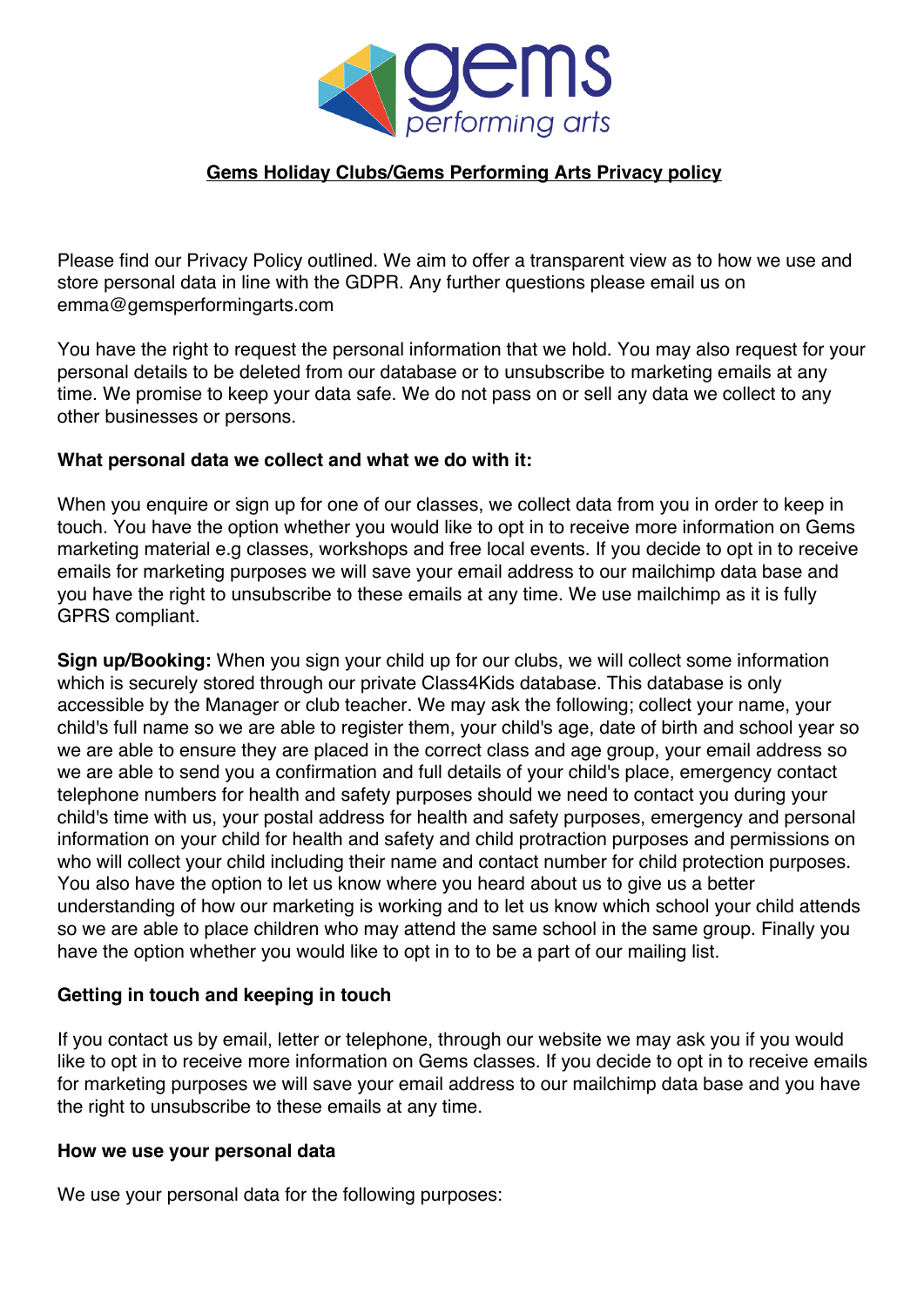To keep you up to date with details and information of your child's class which includes reminders of performances, class fee payments and course content including scripts and information packs.

We are required for health and safety purposes to share your child's name and any medical information disclosed to us with your child's class teacher. This data is never shared with anyone else. If you have chosen to opt in to receive more information on Gems marketing material on classes, workshops and newsletters we will use the email address provided to send you information on these topics. You can unsubscribe from our direct marketing at any time by clicking the "Unsubscribe" link in any of our emails or by emailing us at emma@gemsperformingarts.com

## **Security Precautions in place to Protect your information**

We take the security of any personal information you provide us with extremely seriously. Data from all contact us, booking and enrolment forms are stored in a password encrypted site. Data which is documented for the use of classes and workshops for example registers, emergency contact details and medical information once processed are stored in password protected files on Gems laptop and mobile devices and these are not shared with anyone else, besides the child's teacher. Once the club has finished, teachers can no longer access any information about the child on the register. Only the manager has access to the Class4Kids database.

### **How long we keep your personal data for**

Data received through enrolment forms is uploaded manually into our database software. Access to these files is restricted through password protection and only available to authorised staff members. Registers and emergency contact lists created from student data are stored in password protected database through Class4Kids. Access to these files is restricted through password protection and only available to authorised staff members. Hard copies of registers and emergency contacts are carried by authorised staff members. They are locked away while not in use. They must be kept for Ofsted regulations, but are filed away securely.

Our standard retention policy (without the data subject's right to access, rectification and erasure etc.) is THREE YEARS post final attendance. Exceptions to our retention policy:

- Financial records are kept for 6 years due to legal obligation
- First Aid records are kept for 21 years due to legal obligation

- Child Safeguarding records are kept indefinitely on a case-by-case basis, the minimum these will stored for is 6 years due to legal obligation.

## **Who Has Access To Your Information**

We never sell or rent your information to any third parties. You will only receive information from Gems Performing Arts/Gems Holiday Clubs. We do however have third party service providers who will have information - Mailchimp our marketing platform, if you subscribe via a link it is via Mailchimp and you can unsubscribe at any time via a link at the bottom of the emails. All booking forms are completed via Class For Kids which is fully GDPR compliant and password protected. There are certain instances where sharing information is crucial to our business processes.

## **Freelance Teachers:**

All Gems tutors are freelance staff and we have confidentiality agreements in place. Teachers will never be provided with personal details aside from participant's first names, any medical information that is pertinent to the running of a class (subject to consent from the data subject). For